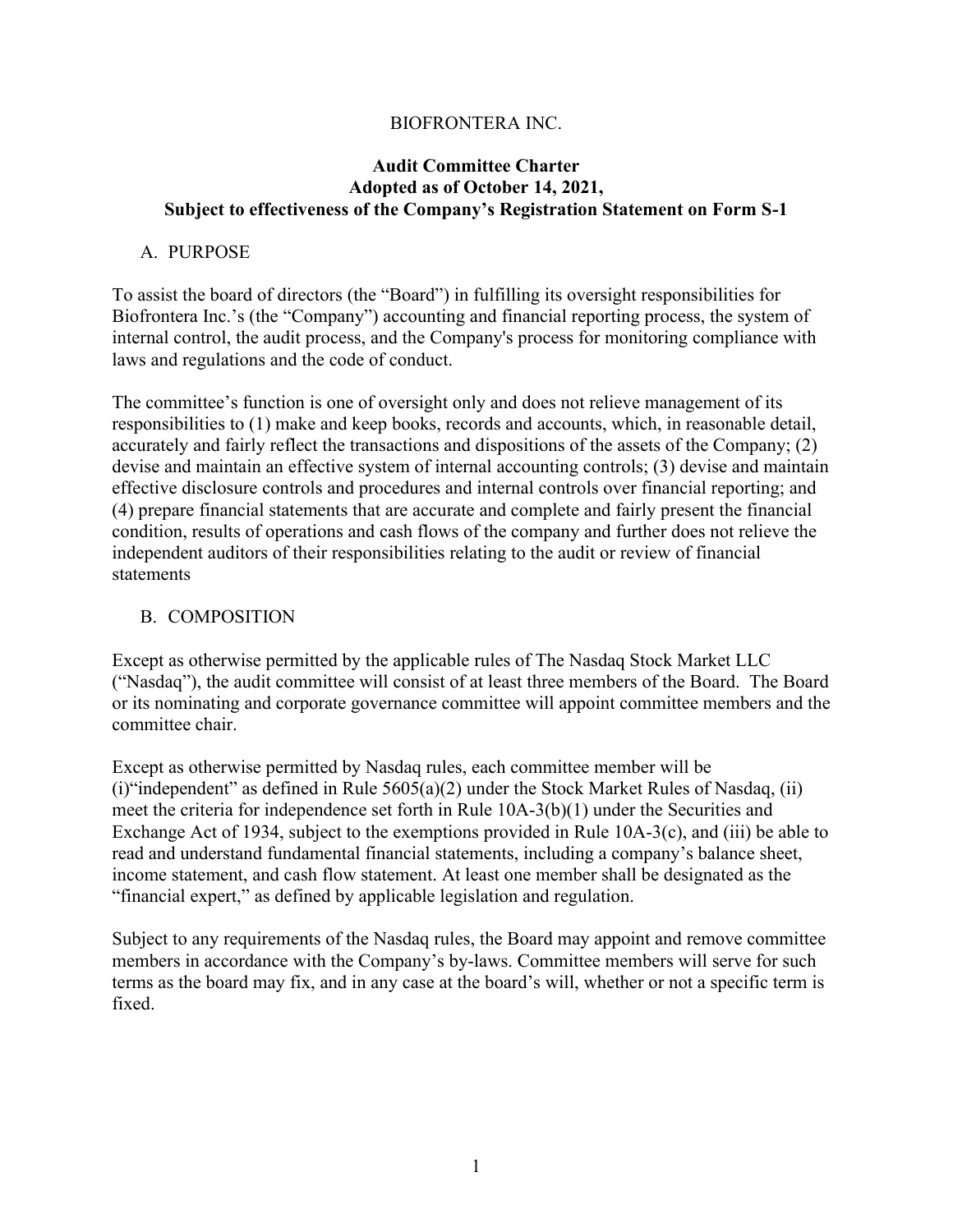### C. COMPENSATION

A member of the Audit Committee may not, other than in his or her capacity as a member of the Audit Committee, the Board or any other committee established by the Board, receive directly or indirectly any consulting, advisory or other compensatory fee from the Company. A member of the Audit Committee may receive additional directors' fees to compensate such member for the significant time and effort expended by such member to fulfill his or her duties as an Audit Committee member.

## D. MEETINGS

The committee will meet at least four times a year, with authority to convene additional meetings, as circumstances require. All committee members are expected to attend each meeting, in person or via tele- or video-conference. A majority of the members of the Audit Committee shall constitute a quorum for purposes of holding a meeting and the Audit Committee may act by a vote of a majority of the members present at such meeting. In lieu of a meeting, the Audit Committee may act by unanimous written consent. The committee will invite members of management, auditors or others to attend meetings and provide pertinent information, as necessary. It will hold private meetings with auditors (see below) and executive sessions. Meeting agendas will be prepared and provided in advance to members, along with appropriate briefing materials. Minutes will be prepared.

### E. AUTHORITY

The audit committee has authority to conduct or authorize investigations into any matters within its scope of responsibility. It is empowered to:

- Appoint, compensate, and oversee the work of any registered public accounting firm employed by the organization.
- Resolve any disagreements between management and the auditor regarding financial reporting.
- Pre-approve all auditing and non-audit services.
- Retain independent counsel, accountants, or others to advise the committee or assist in the conduct of an investigation.
- Seek any information it requires from employees-all of whom are directed to cooperate with the committee's requests-or external parties.
- Meet with officers of the Company, external auditors, or outside counsel, as necessary.

### F. RESPONSIBILITIES

The committee will carry out the following responsibilities:

### *Financial Statements*

• Review and discuss with management and the independent auditor the results of the audit, including any difficulties encountered.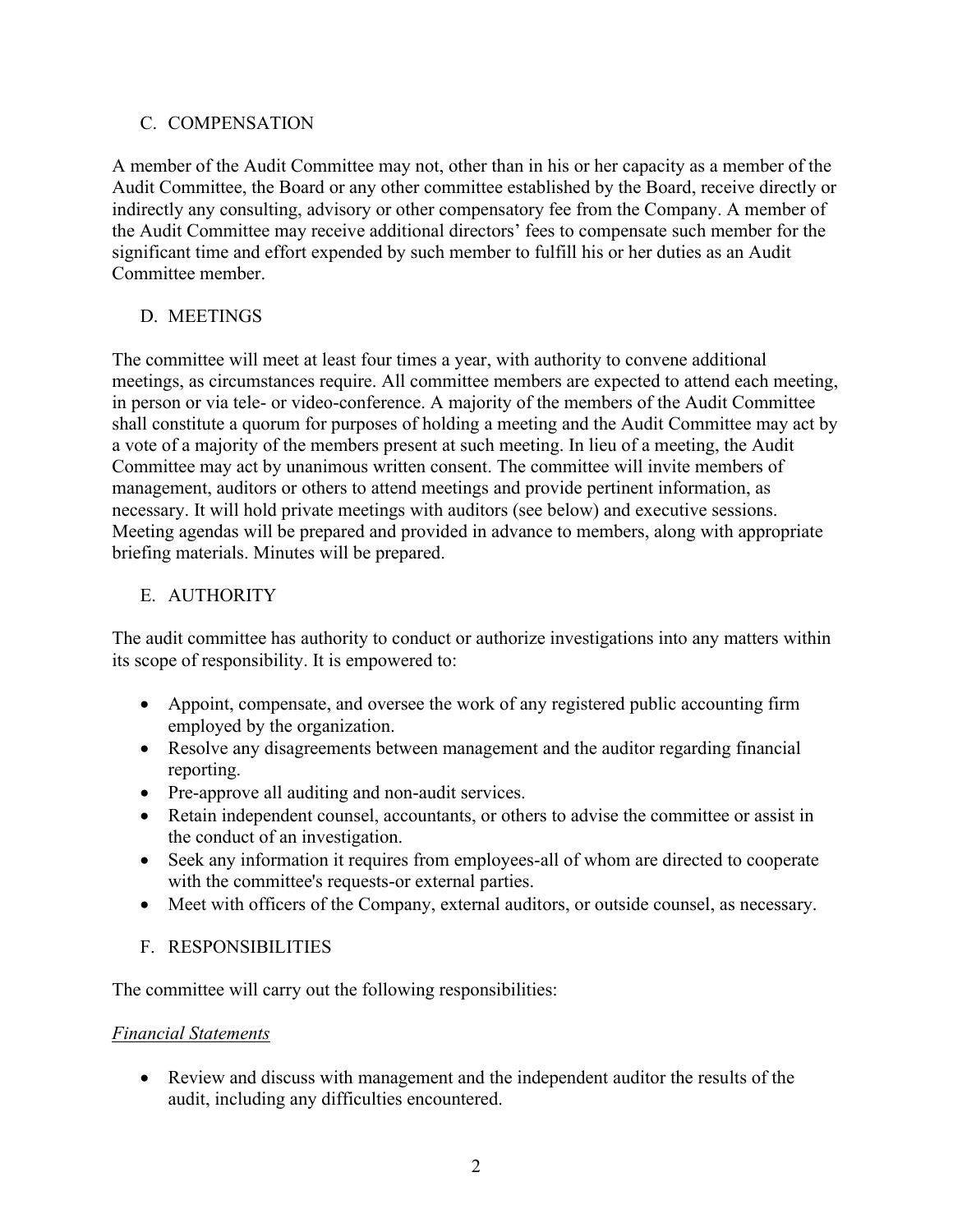- Review the annual audited financial statements, and consider whether they are complete, consistent with information known to committee members, and reflect appropriate accounting principles.
- Review other sections of the annual report and related regulatory filings before release and consider the accuracy and completeness of the information.
- Recommend to the Board whether the audited financial statements should be included in the Company's Form 10-K.
- Discuss with management and the independent auditor significant financial reporting issues, including complex or unusual transactions, and judgments made in connection with the preparation of the Company's financial statements, and understand their impact on the financial statements.
- Review interim financial reports with management and the external auditors before filing with regulators, and consider whether they are complete and consistent with the information known to committee members.
- Recommend to the Board whether the interim financial reports should be included in the Company's Form 10-Q for the applicable interim period.

# *Internal Control and Internal Audit<sup>1</sup>*

- Consider the effectiveness of the Company's internal control system, including information technology security and control.
- Understand the scope of internal and external auditors' review of internal control over financial reporting, and obtain reports on significant findings and recommendations, together with management's responses.
- Approve the internal audit charter.
- Approve decisions regarding the appointment and removal of the chief audit executive. Ensure there are no unjustified restrictions or limitations, and review and concur in the appointment, replacement, or dismissal of the chief audit executive.
- Approve the annual audit plan and all major changes to the plan. Review the internal audit activity's performance relative to its plan.
- Review with the chief audit executive, the internal audit budget, resource plan, activities, and organizational structure of the internal audit function.
- At least once per year, review the performance of the chief audit executive and concur with the annual compensation and salary adjustment.
- Review the effectiveness of the internal audit function, including conformance with The Institute of Internal Auditors' the Definition of Internal Auditing, Code of Ethics and the International Standards for Professional Practice of Internal Auditing.
- On a regular basis, meet separately with the chief audit executive to discuss any matters that the committee or internal audit believes should be discussed privately.

# *Compliance and Risk Management*

 $<sup>1</sup>$  The following responsibilities are intended to align with the Company's internal auditing capabilities. To the extent</sup> that certain internal audit functions discussed above require development or implementation, the responsibilities of this committee shall be adjusted accordingly.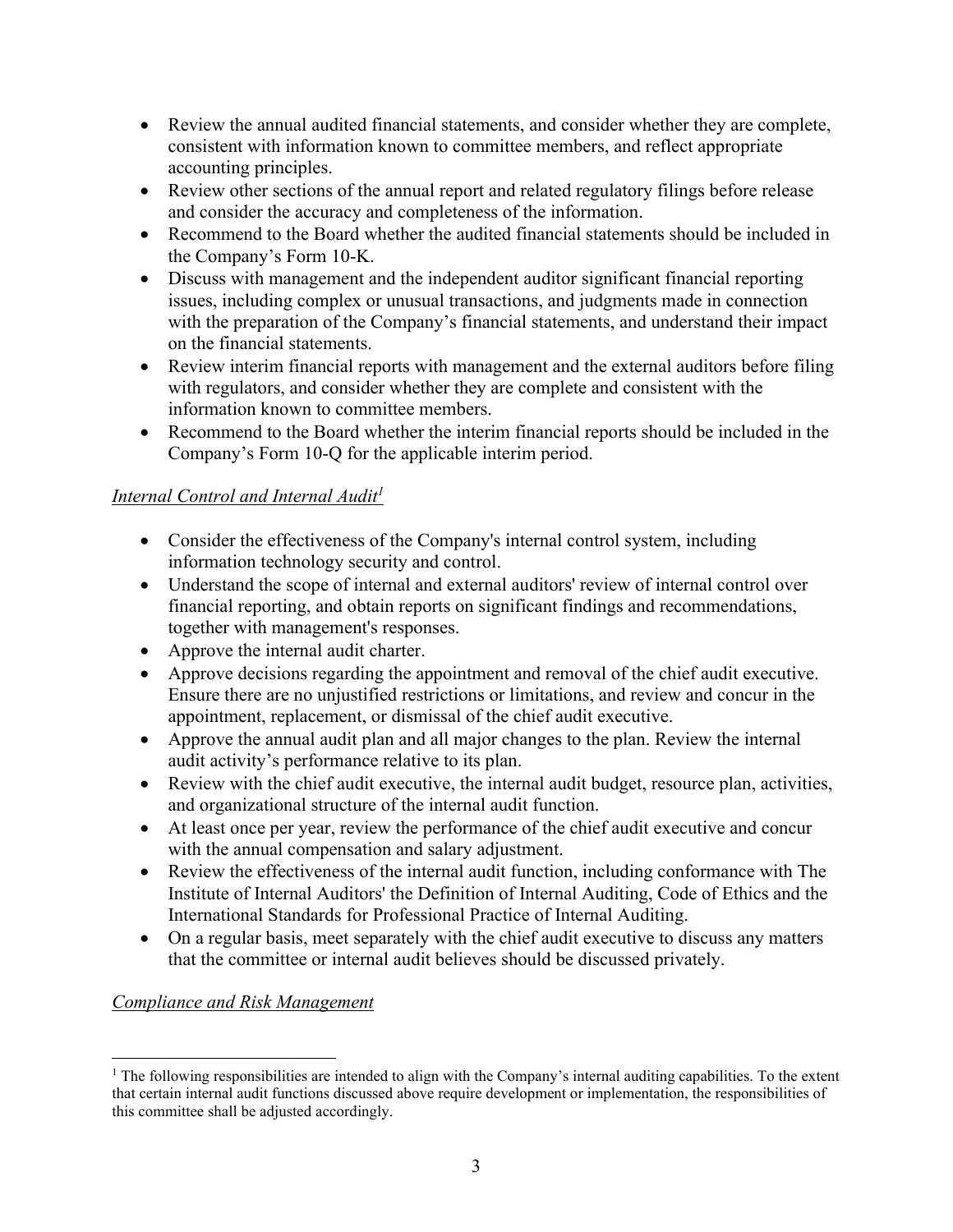- Discuss with management major risk assessment and risk management policies.
- Inquire and discuss with management the Company's compliance with applicable laws and regulations.
- Review the effectiveness of the system for monitoring compliance with laws and regulations and the results of management's investigation and follow-up (including disciplinary action) of any instances of noncompliance.
- Review the findings of any examinations by regulatory agencies, and any auditor observations.
- Review the process for communicating the code of conduct to personnel of the Company, and for monitoring compliance therewith.
- Obtain regular updates from management and the Company's legal counsel regarding compliance matters.
- Establish procedures for the receipt, retention and treatment of complaints received by the Company regarding accounting, internal accounting controls or reports which raise material issues regarding our financial statements or accounting policies.
- Review and approve all related party transactions.

## *External Audit*

- Monitor the independence of the independent auditors by obtaining statements from the auditors on relationships between the auditors and the Company, including non-audit services, and discussing the relationships with the auditors.
- Verify the rotation of the lead (or coordinating) audit partner having primary responsibility for the audit and the audit partner responsible for reviewing the audit as required by law.
- Pre-approve all audit services and permitted non-audit services to be performed by the Company's independent auditor, including the fees and terms of the services to be performed.
- Review the performance of the external auditors, and exercise final approval on the appointment or replacement of the auditors.
- Determining the compensation and oversight of the work of the independent auditor (including resolution of disagreements between management and the independent auditor regarding financial reporting) for the purpose of preparing or issuing an audit report or related work.
- On a regular basis, meet separately with the external auditors to discuss any matters that the committee or auditors believe should be discussed privately.

### *Reporting Responsibilities*

- Regularly report to the Board about committee activities, issues, and related recommendations.
- Provide an open avenue of communication between internal audit, the external auditors, and the Board.